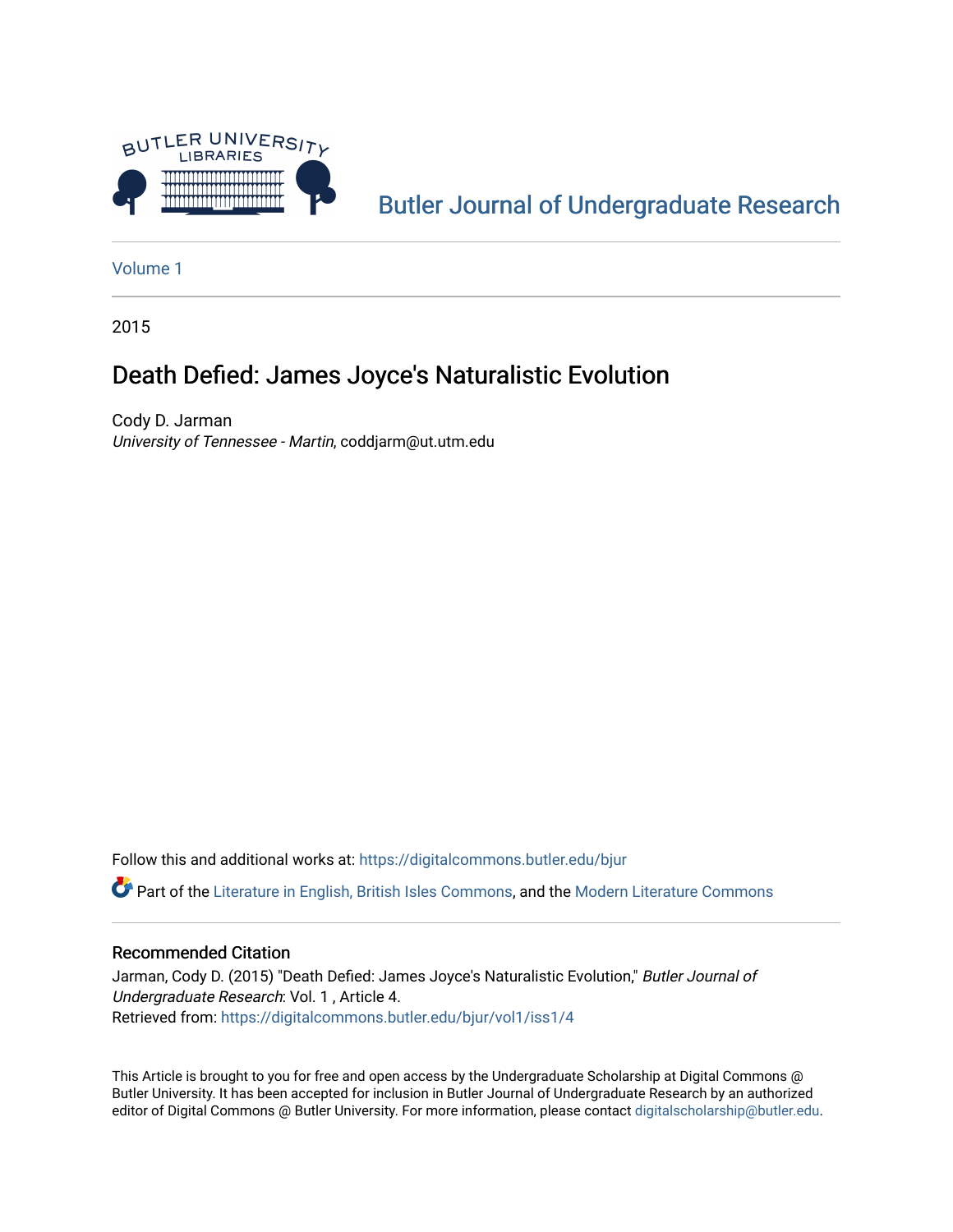## **DEATH DEFIED: JAMES JOYCE'S NATURALISTIC EVOLUTION**

CODY JARMAN, UNIVERSITY OF TENNESSEE AT MARTIN MENTOR: JEFFREY LONGACRE

### **Abstract**

Death, as a thematic and narrative motif, is of particular import to the Naturalistic literary approach. This is extremely evident in the work of James Joyce, on whom the Naturalist movement had a notable influence. Throughout his career Joyce utilized the subtext surrounding death in the father-son relationship to criticize Irish culture as it appears in his works. However, Joyce was not content to simply recreate a textbook interpretation of Naturalism. Joyce developed the core principles of the Naturalistic approach, starting with a basic and purely Naturalistic approach in his early writing; Joyce eventually managed to subvert and reinterpret the literary style that inspired his career.

 In Joyce's earliest short story "The Sisters" (1914) he recounts the death of the defrocked priest Father Flynn from the perspective of a young boy to question the effects of the judgmental and unyielding nature of religion as Flynn is allowed to slip further into ill-health due to being excommunicated from the church. Joyce's work becomes all the more complex in *A Portrait of the Artist as a Young Man* (1916) as he presents the subtleties of Simon and Stephen Dedalus's relationship, and in the process criticizes paternalism as it leads to Simon's failures and spiritual demise. Finally, in *Ulysses* (1922) he makes light of death itself as he presents the humorous and irreverent insight of Stephen's alternative father figure Leopold Bloom as he attends the funeral of Paddy Dignam.

 In my paper I will examine death as it appears in these works spanning Joyce's career. In the process, I observe the effect of Joyce's treatment of death and paternalism, and how they, like his writing and interpretation of Naturalism, evolve throughout his career.

The relationship between the works of James Joyce and those of the major naturalist authors has been a concern in Joyce scholarship for years. In "Grist for the Mill: James Joyce and the Naturalists," Phillip Raisor observes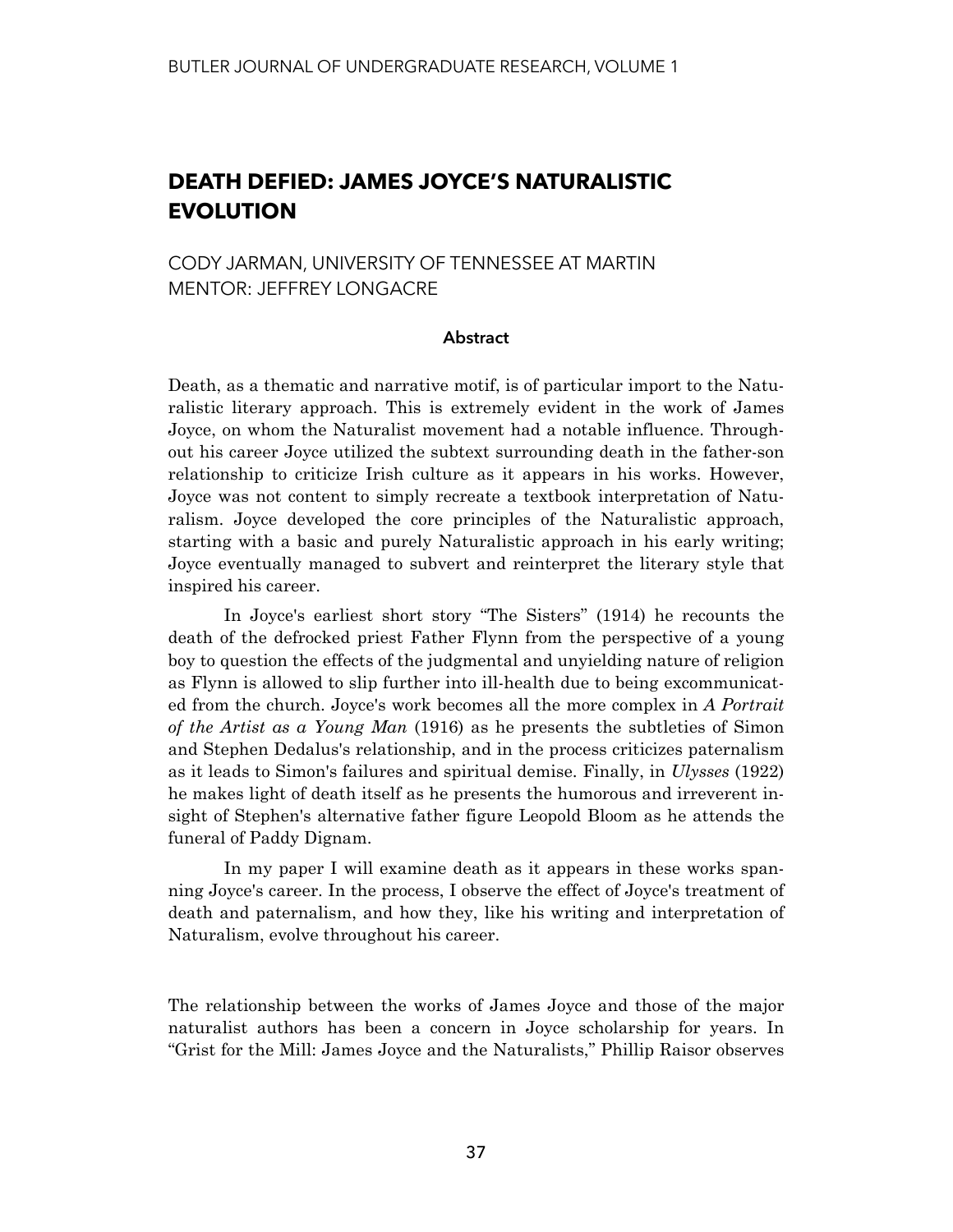the huge influence Naturalist figures such as Henrik Ibsen had on Joyce, writing that "naturalism was a shaping force in Joyce's art" (459), and more recent scholars such as Sean Latham and Paul Stasi are hard-pressed to consider Joyce's earlier work, such as the short story "Eveline" from *Dubliners*, without noting that the work owes much to the conventions of Naturalism. Latham claims that "Eveline" is "the last gasp of Naturalism" (130), while Stasi claims the work "differentiates itself from the totalizing politics of literary naturalism" (40). Naturalism is a literary movement known for "mechanistic and deterministic principles" derived from "a literary aesthetic that sought to reconcile the aims of art with the all-pervasive authority of the natural sciences" ("naturalism"), and there is little doubt that much of Joyce's work exhibits these qualities. The exact prevalence of these ideas in Joyce's work, and Joyce's relationship to the ideas themselves, however, is a matter of ongoing debate, with scholar Weldon Thornton claiming in *The Antimodernism of Joyce's Portrait of the Artist as a Young Man* that even as early as his first poetry collection *Chamber Music* Joyce was simply experimenting with styles rather than committing himself to a literary approach (53).

 Joyce often uses Naturalistic devices and expectations to criticize and explore paternal relationships featured in his work, while also considering major ideas such as faith and grief. By doing so, Joyce redefines and repurposes Naturalism, using it to address overtly Naturalistic themes such as heredity, with all of its Darwinian baggage concerning inherited rather than chosen traits, but also uses it to address less material concerns. He explores these themes in a relatively straightforward manner in his earlier works such as "The Sisters" (1914) and *A Portrait of The Artist as a Young Man* (1916), but in *Ulysses* (1922) Joyce subverts Naturalism, turning its devices towards a less deterministic and more hopeful goal.

 Joyce begins his collection of short stories titled *Dubliners* with "The Sisters." This story is simple enough at a glance. It follows the thoughts of a young man who learns that an older friend and mentor of his, a defrocked priest, has passed away. However, the details given concerning the death of the young man's friend, named Father Flynn, serve as an accusation of conservative Irish Catholicism. While Joyce is purposely vague concerning the cause of Flynn's death, in "Structure and Meaning in Joyce's 'The Sisters,'" Phillip Herring observes "that Father Flynn suffered from paralysis, otherwise known as syphilis of the central nervous system, and that Joyce took care to describe numerous symptoms of this disease while calling it simply, though ambiguously, paralysis" (39). This story is a prime example of Joyce's Naturalistic tendencies as the boy's thoughts and fears present Flynn's ostra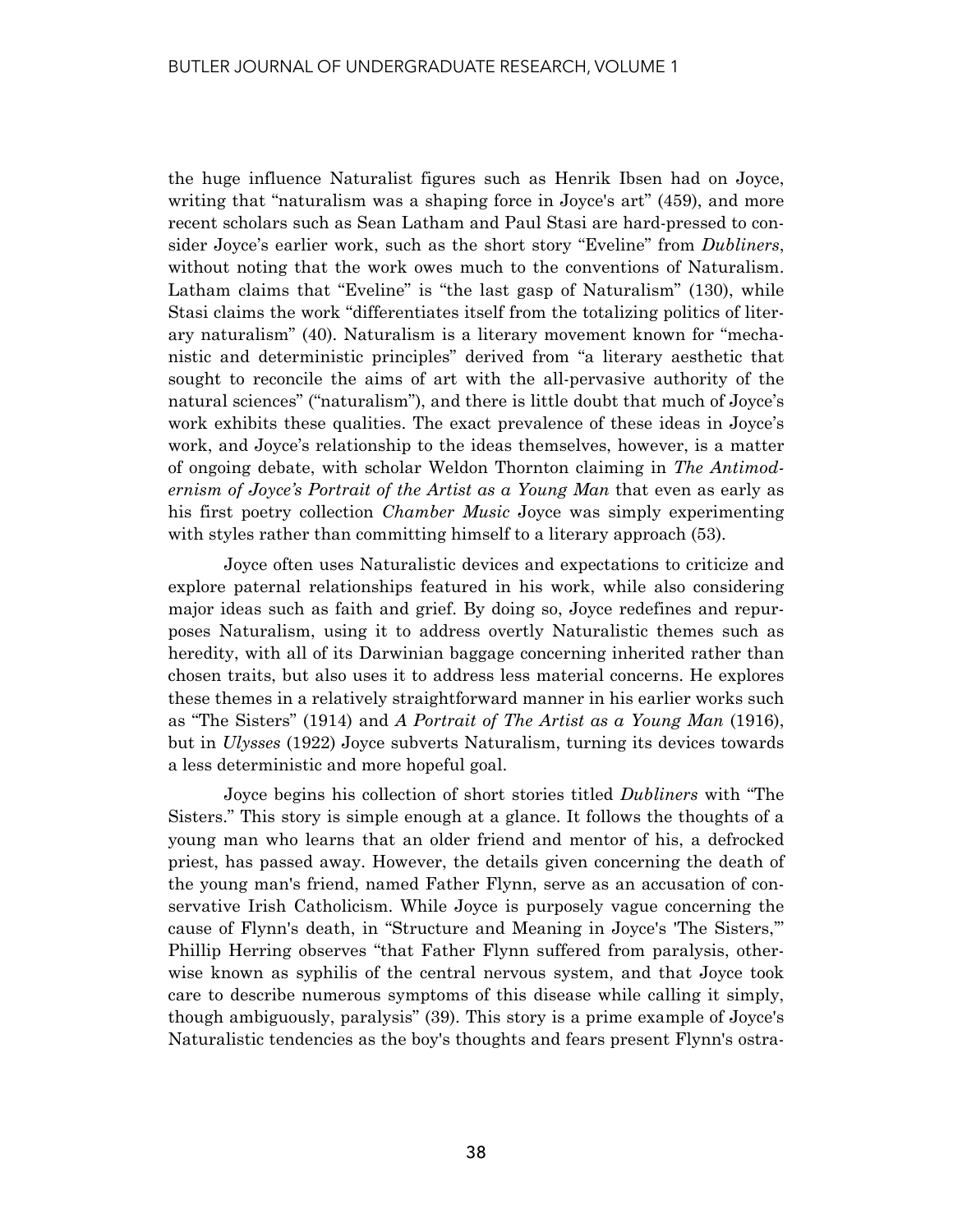cization by the church as the cause of his descent into madness and death, and as the priest's madness itself seems to stem from a sense of isolation from God, a feeling founded on the fact that the church chose to isolate him in his time of doubt and weakness, rather than care for him.

 The nature of the boy's relationship with the late priest is established early in the story where Joyce writes, "The youngster and he were great friends. The old chap taught him a great deal, mind you; and they say he had a great wish for him" ("The Sisters" 20). Here Joyce begins to inform the reader of the paternal relationship between the boy and Father Flynn as he clearly implies that Father Flynn mentored the boy. This is only solidified when he remembers his visits with the old man thinking, "His questions showed me how complex and mysterious were certain institutions of the Church" (23).

 The reader learns about Flynn's excommunication from the church through the dialogue of characters such as Eliza when she comments that "[h]e was too scrupulous always" and "[t]he duties of the priesthood [were] too much for him (27). Here, Joyce comments on the effects of the priesthood as he hints at the social pressures that led to his ostracism and ultimately his death. Raised Catholic, Joyce himself was acutely aware of the effects of the high-pressure nature of the church. It is clear that Joyce considers the church's decision to excommunicate Flynn from its ranks as a contributing factor in Flynn's deteriorating health and ultimate demise as the church refused to accept him, either due to the outright claim of his breaking the chalice (28), or the more subtly implied shame of his illness. This implication against the church is distinctly Naturalistic, and even Deterministic in its undertones. Flynn's fate is determined by the society that produced him, and the confining and demanding nature of that society traps Flynn, turning his excommunication and death into a link in a chain of cause and effect.

 The boy's dream offers the audience the clearest insight into the damage done to Flynn. This is reflected primarily in a passage where Joyce describes the young protagonist's dream, writing, "I imagined that I saw again the heavy grey face of the paralytic . . . the grey face . . . followed me, It murmured; and I understood that it desired to confess something" (21). This passage reveals Father Flynn's spiritual isolation; however, it is also significant in its effects on the boy's relationship to Father Flynn, turning Flynn into a nightmare as the boy feels he "too was smiling feebly as if to absolve the simoniac of his sin" (21). This dream sequence removes the divide between the boy and his father figure, almost leaving the boy sharing in the guilt and doubt he never fully understands as they are both smiling and seeking for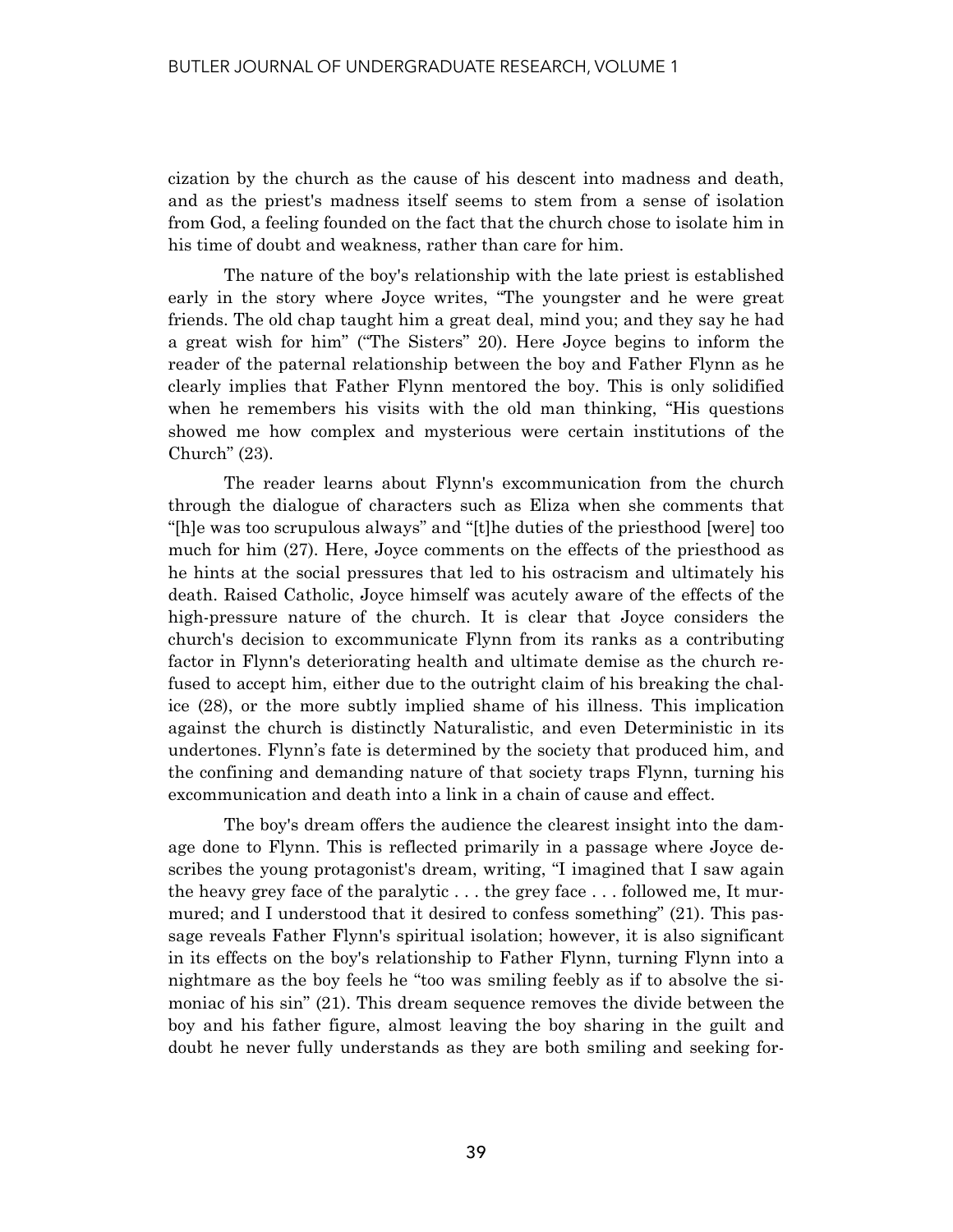giveness for the old priest's sins; however, the power of forgiveness lies in the hands of the society that condemned Flynn rather than in the boy.

 Following *Dubliners*, Joyce published the semi-autobiographical *A Portrait of The Artist as a Young Man*, which follows Stephen Dedalus's youth and education. Near the end of Chapter Five of *A Portrait*, Stephen's schoolmate Temple claims to "know all the history of [Stephen's] family" and asks him if he "[believes] in the law of heredity." Temple then goes on, saying that the law of heredity states, "Reproduction is the beginning of death" and claims that this passage is taken from "the end of the zoology" (500-501). Here, Temple is applying overtly scientific ideas to his discussion about Stephen's family. He is judging Stephen according to "the law of heredity" and attempting to leave Stephen trapped, using this to ridicule the idea of Stephen being "Ireland's Hope" (501). When Temple makes this claim, he asks Stephen if the statement affected him so notably because he is a poet (501). Thus, Joyce brings attention to Stephen's reaction to the question without directly commenting on his reaction. Joyce uses this scene to bring to light an issue that drives Stephen's character throughout *A Portrait*, as well as throughout his appearances in Joyce's later work *Ulysses*: Stephen's fear that his heritage will somehow limit his growth as a poet. This fear is most clearly dramatized through his relationship with his father Simon.

 Through passages such as Temple's remark on the law of heredity, Joyce leads his readers to look at Stephen's relationship with his father through the lens of a biologically determined Naturalistic hereditary cycle. Temple draws these ideas from a zoological textbook, ideas that view individuals simply as the end results of natural selection, trapped in a cycle of death and reproduction. Despite the bleak realism of this view, the death Stephen fears is more than literal; rather, this is a hint of Stephen's viewing his father as a representation of death and Stephen's fear of ultimately growing to share in this death. In *The Ordeal of Stephen Dedalus: The Conflict of the Generations*, Edmund L. Epstein observes that Stephen resents his father and feels that as his son he is an inhabitant of a "house of decay" (10). The decay of the house of Dedalus is well documented in *A Portrait*, and is represented by Simon's failure to maintain the family's lifestyle. This is documented in *A Portrait* when Stephen accompanies his father to Cork, his father's childhood home, for the auctioning off of his father's possessions. This portion of the novel surrounds Simon's character with a sentiment of death, placing great emphasis on Simon's boyhood friends who have passed away. The thematic pairing of the auction with death occurs early in the section where Joyce writes that Stephen: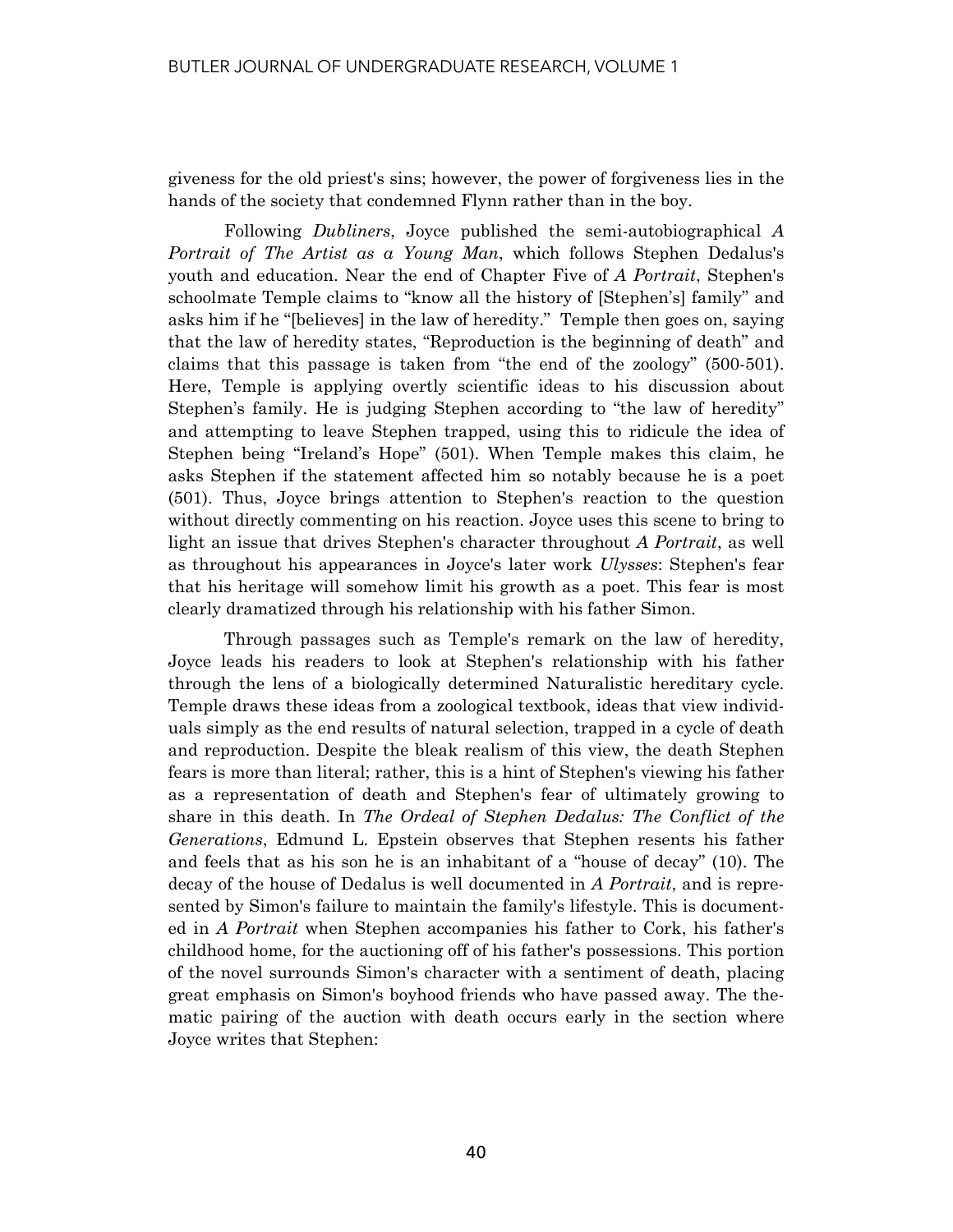[L]istened without sympathy to his father's evocation of Cork and of scenes of his youth, a tale broken by sighs or draughts from his pocketflask whenever the image of some dead friend appeared in it or whenever the evoker remembered suddenly the purpose of his actual visit. (336)

This pairing of death with the auction helps imply the relationship between the auction and Simon's own death as a father. Stephen's unsympathetic feelings for his father, which are revealed throughout the visit to Cork as he grows annoyed with his father's reminiscing, reveal his awareness of his father's emasculation and spiritual death as he now simply remembers the great events of his life, rather than hoping to have any more. Furthermore, the auction itself references death, as all of Simon's worldly possessions are being sold off as though he were literally dead.

 Simon Dedalus's thematic association with death is elaborated on during the visit to the Queen's College. While at the college, Simon takes Stephen to the anatomy room to find where his initials are carved into a desk; a marker from Simon's past life (339). In this scene, the location being visited is as important as Stephen's reaction to the visit. The fact that Stephen finds the most tangible vestige of Simon's youth in an anatomy room strengthens his association with death as his initials and youth are laid out like a cadaver for observation. The trip to Cork functions as a funeral complete with a eulogy and reading of the will as Simon gives up his wordily belongings at auction and his boyhood days are remembered.

 This episode also indicates Stephen's fear of inheriting his father's death when he finds the word "fœtus" carved on a desk, rather than his father's initials. This image burns into his mind and helps Stephen to understand his father's youth, bringing to life what "his father's words had been powerless to evoke" (339). This word brings to Stephen's mind the relationship between his own youthful escapades and his father's, "shock[ing] him to find in the outer world a trace of what he had deemed till then a brutish and individual malady of his own mind" (340). This experience impacts Stephen as he sees himself in his father and is forced to address that he is aging along the same path his father once walked. Rather than being a unique individual with his own array of sins, he becomes a product and inheritor of his father's original sin.

 The association between Simon Dedalus and the concept of death is only expanded upon in *Ulysses* and is particularly relevant to the "Proteus" episode of the novel. Near the end of the episode, Joyce includes the most ob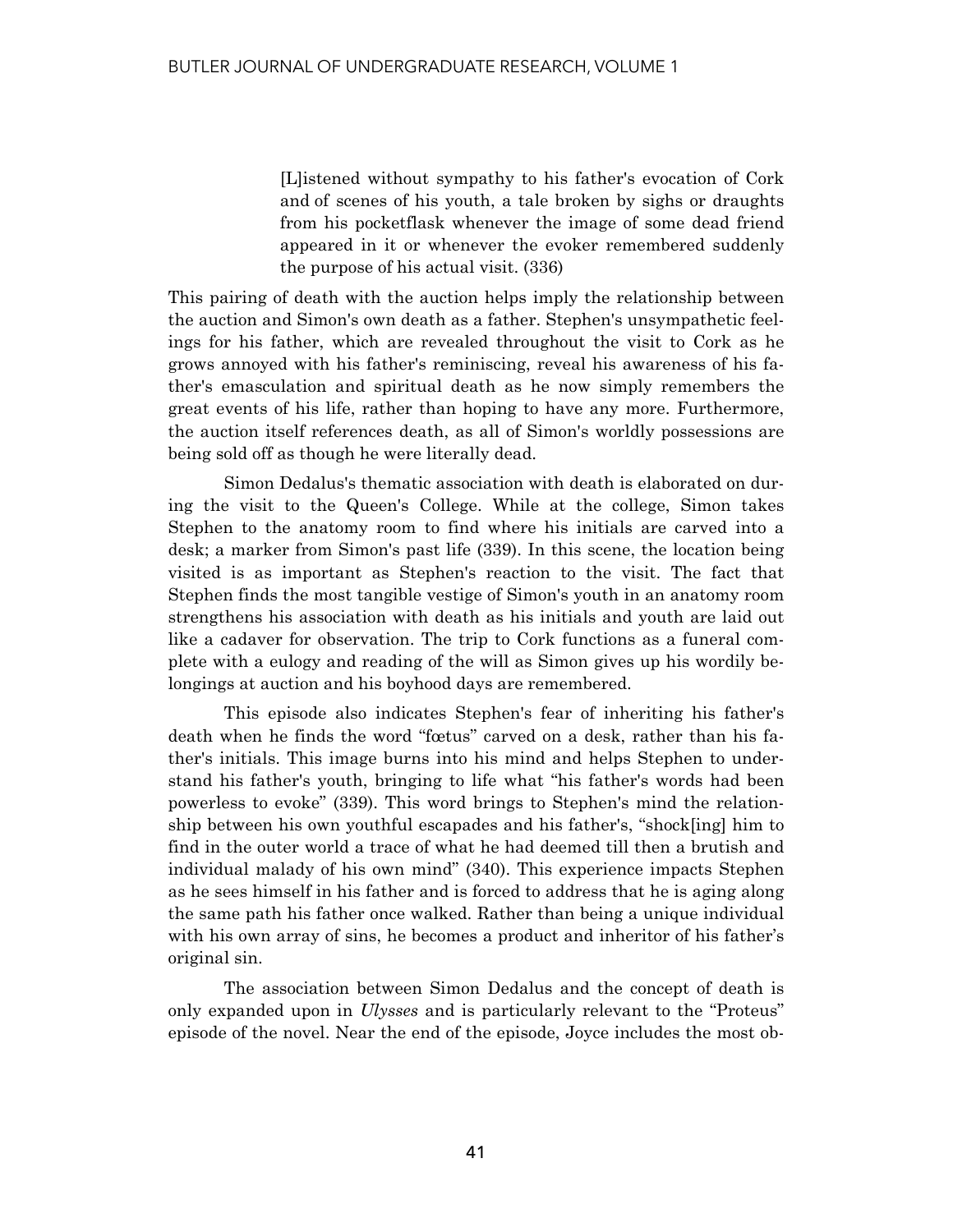vious association of Stephen's father with death. As Stephen contemplates a corpse being dragged out from the sea, he thinks to himself a phrase from Ariel's song in *The Tempest* that runs: "[f]ull fathom five thy father lies" (Ulysses 50). Here, Stephen is directly connecting the thought of his father with a corpse. Stephen's fear of becoming his father is also documented in this section. Early in "Proteus" as Stephen is walking, he thinks to himself, "I was . . . made not begotten. By them, the man with my voice and my eyes and a ghostwoman with ashes on her breath" (38). In this section, Stephen's apprehensions about his father become clear, as Declan Kiberd notes in *Ulysses and Us*, "Stephen would like to free himself of those eyes which expect so much yet offer so little" (68). In this section, Stephen also attempts an act of "self-invention" by claiming to be made, not begotten.

 Stephen's relationship with his father illustrates Temple's claim that "reproduction is the beginning of death." Stephen fears his similarities to his father because they inspire in him the thought that he will grow to become his father, spiritually dead and unable to fulfill his role as patriarch. This fear exists in Stephen on two levels, as is noted in Epstein's *The Ordeal of Stephen Dedalus*: "he…may never become capable of becoming a '"true'" father, either in the flesh…or in the spirit, in which case he will never be a creator" (10). In Stephen's eyes as an artist, the ability to create is paramount to life; therefore, Stephen sees his father as a form of death. Stephen's greatest fear is the inexorable determinism indicative of Naturalism, as he fears he will be trapped by his heritage and his father's spiritual death.

*Ulysses* does not leave Stephen with only Simon to look towards as a father, however. It breaks the mold of Joyce's earlier works as he offers an alternative father, an everyman whose aloof, if unaware, acceptance of the absurdity of death seems to offer a chance for life. Leopold Bloom exists as the exception that proves the rule in Joyce's literature, undermining death and the pattern of failed father figures. Bloom becomes a new father to Stephen in the "Circe" chapter of *Ulysses*, as Declan Kiberd notes in *Ulysses and Us*, comparing Bloom to a "step-father" (237). Bloom undermines death itself in the "Hades" chapter of the novel as he empirically observes the funeral rites of his country, but does not allow them to hold dominion over his life. Like Odysseus that his story alludes to, Bloom will survive his descent into the underworld and emerge triumphant into the living present through the past.

 The reader explores the mind of Leopold Bloom as he attends fellow Dubliner Paddy Dignam's funeral. During the funeral Bloom considers the other mourners, with Joyce writing: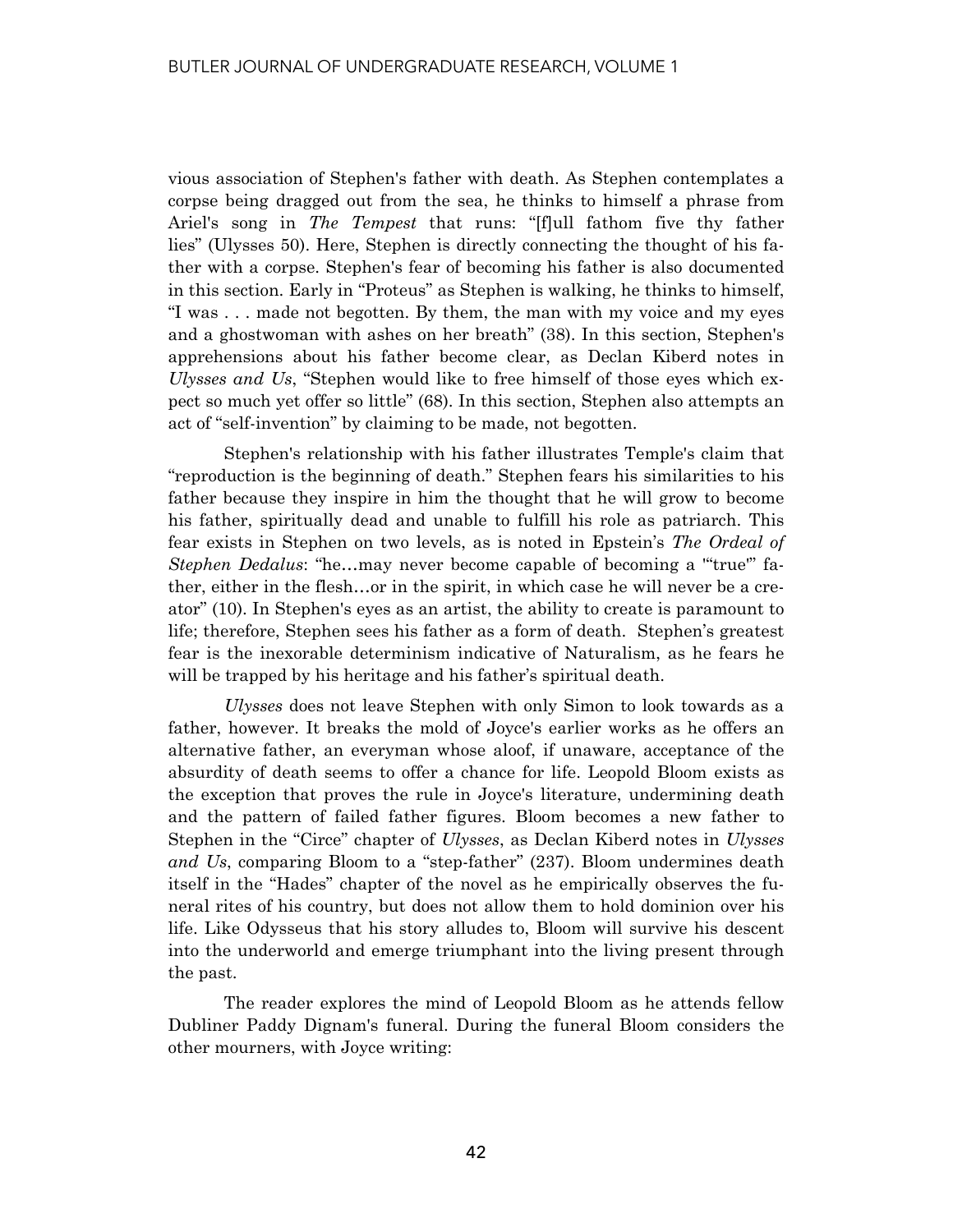Mr. Kernan said with solemnity: *I am the resurrection and the life*. That touches a man's inmost heart – It does, Mr. Bloom said. Your heart perhaps but what price the fellow in the six feet by two with his toes to the daisies? No touching that. (105)

This section is fascinating in regards to Bloom's insight into the funeral proceedings. Joyce presents this event in a Naturalistic manner through Bloom's thoughts, which are extremely rational and presented in contrast to the "pomp of death" (100) displayed by his fellows at the funeral proceedings. This chapter uses both Naturalistic and Absurdist devices with Bloom's strikingly Naturalistic view of Dignam's death creating a humorous contrast with the ceremonious dialogue taking place in the scene. Here, Joyce uses Naturalism against itself, undermining the power of death and the impact of Naturalism as a writing style as he observes the absurdity of the human tendency to overstate the significance and meaning of death, specifically attacking sentimentality.

 Joyce wastes no time in establishing an absurd tone for "Hades" through his presentation of the theatrics of the funeral. Even as Bloom sits in the carriage intended to take the mourners through Dublin, he is considering the soap in his pocket and when to shift to avoid sitting on it (87). The lack of concern for the funeral itself is maintained throughout the early portion of the episode, with the other mourners making small talk and Bloom musing on many trivial things such as whether or not he could go to the theatre that night (92). The mourners only begin to behave after Martin Cunningham brings it to the groups attention that they had "better look a little serious" after the group had been laughing at a joke (95). The superficiality of the mourners is most clearly seen through Bloom as Joyce gives his audience a direct account of Bloom's thoughts. An example of this can be seen when Mr. Kernan makes his claim about "*the resurrection and the life*" touching a man's heart and Bloom agrees out loud, but quickly ridicules the sentiment in his thoughts (105).

 In *Ulysses and Us,* Kiberd writes that Bloom's reaction to the funeral is "composed, because it is both playful and commonsensical" (102). This quality quickly becomes apparent as the mourners begin to discuss Paddy Dignam's death. Joyce wastes no time on breaking down their sentimental tone. As Martin Cunningham sadly observes that Dignam died of heart problems, Bloom's thoughts immediately break in as Joyce writes, "Blazing face: redhot. Too much John Barleycorn. Cure for a red nose. Drink like the devil till it turns adelite. A lot of money he spent colouring it" (95). Bloom's consideration of Dignam's death is very Naturalistic in that it simply breaks down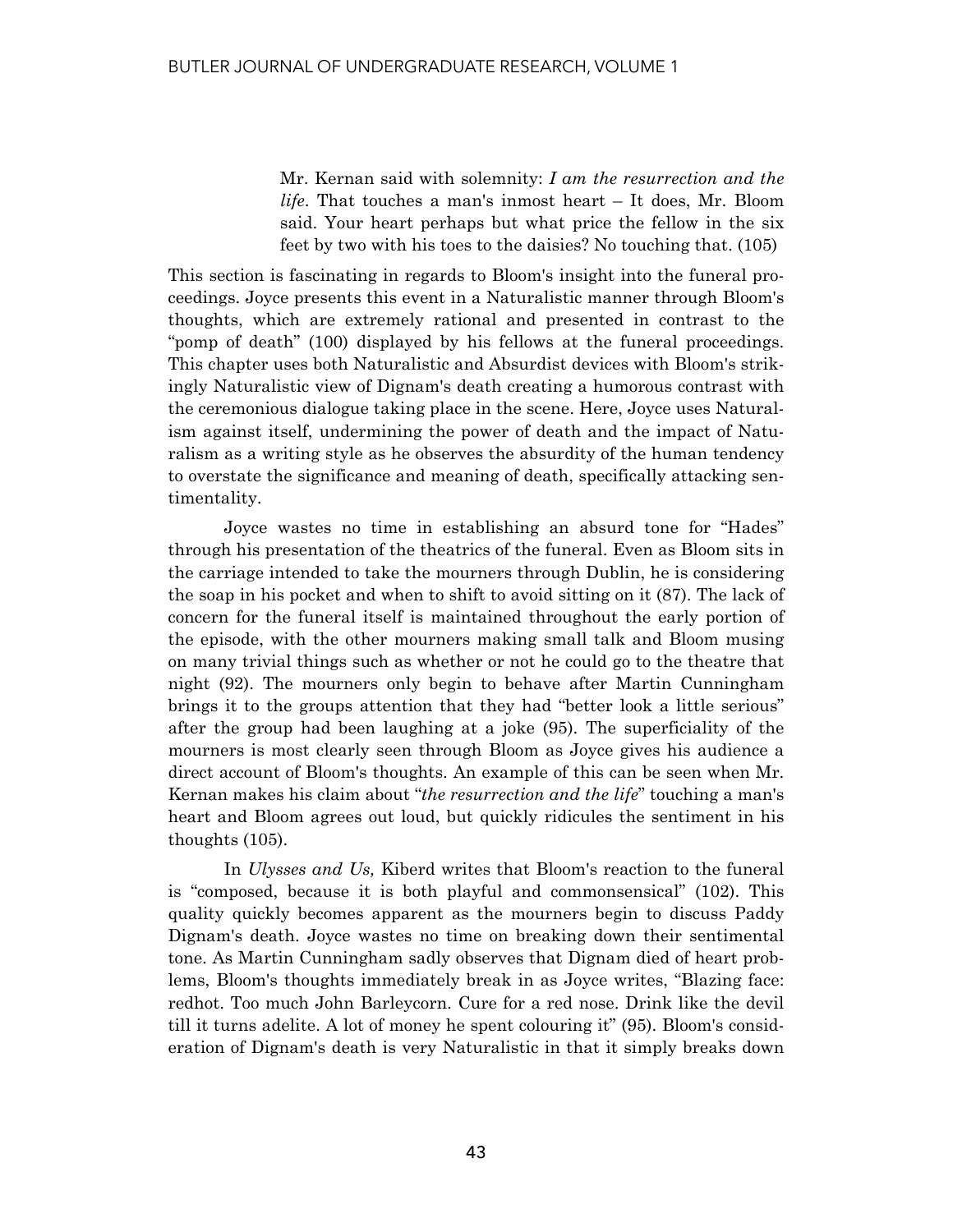the cause of Dignam's heart condition. It is interestingly juxtaposed against Cunningham's sentimental thoughts concerning Dignam's death: Cunningham's seemingly heartfelt concern makes Bloom's thoughts seem simplistic and cold, while Bloom's thoughts make the behavior of Cunningham and the mourners seem ludicrously sentimental. Bloom's frank and unsentimental take on the funeral continues when he considers the fate of Dignam's family, wondering about the state of the family's insurance policy and the future of the children (99).

 Many scholars have contemplated the role of genre in *Ulysses*. Daniel Schwarz observes an intentional manipulation of genre in the work which creates an effect similar to God writing his own exegeses (13), and both Weldon Thornton and Brian Caraher have attempted to establish an inherent genre or style in *Ulysses* that Joyce deviates from. Unsurprisingly, they both point towards the early episodes of the novel as representative of a normative style (Thorton 32 ; Caraher 188). The "Hades" episode is one of the first signs of Joyce's generic manipulation as he uses Bloom as a window into Naturalism, allowing himself to tell the narrative outside of the literary confines of the genre, while still being able to use Naturalism's no-nonsense understanding of the world to attack the sentimentality of the funeral. Furthermore, it is revealed that Bloom is innately interested in life as he focuses on his plans for after the funeral and the fate of Dignam's bereaved family rather than the death itself. While Bloom's internal monologue supplies a distinctly Naturalistic tone to the scene, he himself is not limited to it. This is revealed in his association with life, as well as his plans to go to the theatre, which functions as a complete escape from Naturalism's unrelenting realism.

 In the "Circe" episode, Bloom fulfills his promise of life revealed through his skepticism in "Hades." At the end of this episode, Bloom assumes his role as surrogate father to Stephen when he finds him knocked out by a British army officer. When Bloom finds Stephen, he comforts him and attempts to clean him up, playing the part of the caretaker or protector. While Bloom does this, he sees a vision of Rudy, his son who died at a young age (595). Daniel Schwarz considers this scene at length in *Reading Joyce's*  Ulysses where he discusses the role of the Yeats poem "Who Goes with Fergus" in the scene. Schwarz observes that Bloom misunderstands Stephen as he mutters the poem after his run-in with the law, mistaking the name of the ancient king for that of a woman and saying that a girl is the best that could happen to him. Schwarz argues that this represents Bloom denying the escapism and Romance of Yeats' poem and focusing on the flesh and blood realities of life (224-5). However, Bloom is still responding to a vision; therefore,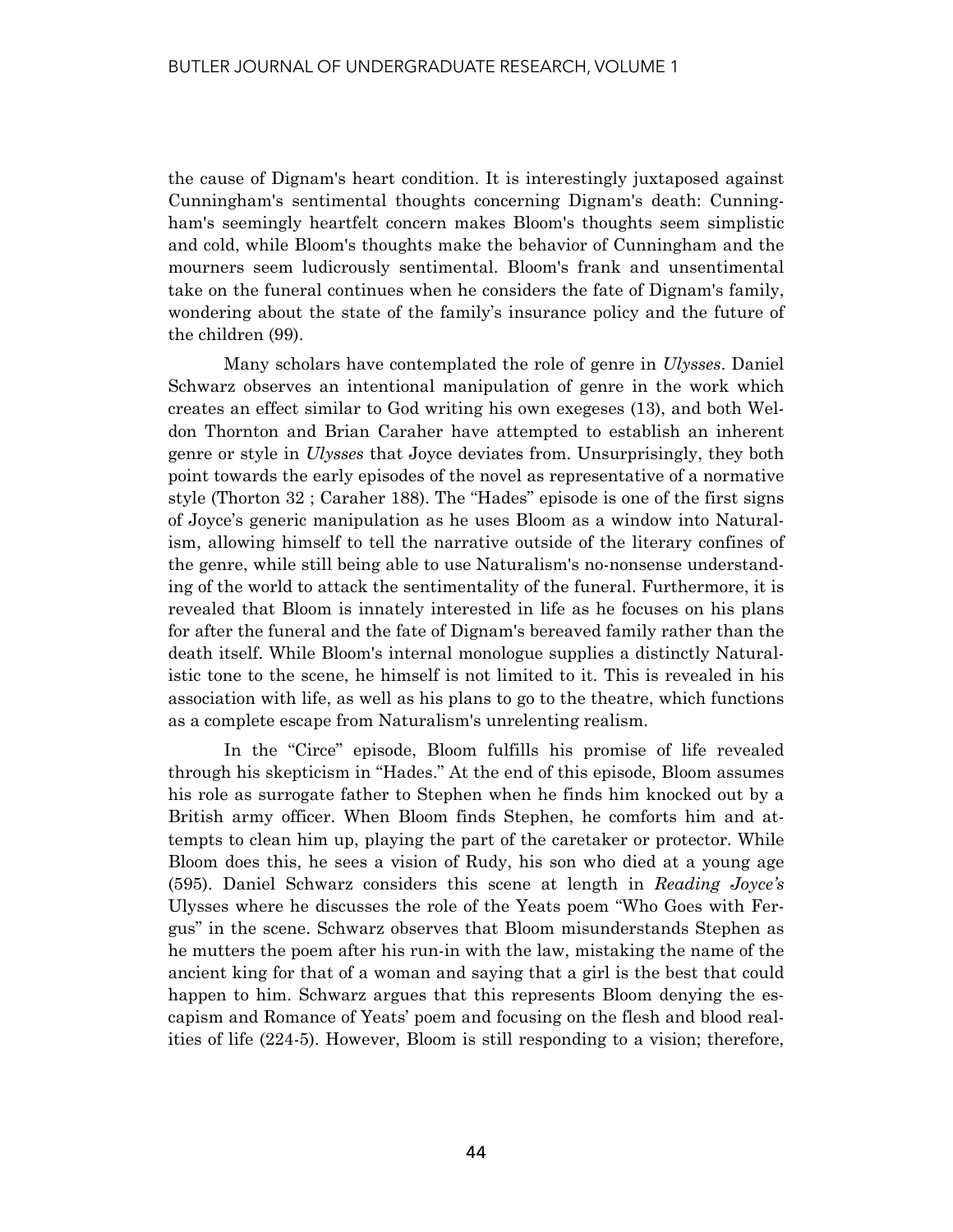this scene creates an interestingly balanced message, offsetting Bloom's more realistic tendencies with the figurative. By this scene, Bloom has ceased to be the window into Naturalism he was in the "Hades" episode, as he has an other-worldly vision of his dead son and takes a fatherly role towards Stephen, moving into a distinctly figurative role in the novel. By first turning Naturalism into a comedic device in "Hades" and undermining the deterministic rule of death in the very land of the dead, and then assuming this symbolic and nearly prophetic role, Bloom becomes a symbol for life, a life found in the balance between Naturalist and Romantic tendencies. This scene becomes one hope for both characters as Bloom finds a living son in Stephen and Stephen finds a living father in Bloom.

 When one observes Joyce's work from throughout his life, a growth in his critical attitudes becomes apparent. Joyce's earlier writings, while subtle in their devices, such as the ambiguity of Father Flynn's illness in "The Sisters" were, in general, straightforwardly Naturalistic, especially in comparison to more mature works such as *Ulysses*. For example, it is clear that the social circles of Father Flynn would contribute to his death, considering the amount of stress and pressure they place on him. As Joyce grew as a writer, his work became more complex. His use of Naturalism took a more symbolic turn as he explored Stephen Dedalus's fears of becoming his father. Joyce's growth as a writer is clearest in *Ulysses*, as Bloom's funeral commentary serves as both observation of the overly-empirical devices of Naturalism and the absurdities of human treatment of death. In observing Joyce's development from "The Sisters" to *Ulysses*, one can see Joyce's search for self and life as he moves away from his "artistic fathers" such as Henrik Ibsen and creates his own literary form, one with room for stark realism as well as nuanced symbolism.

### **Works Cited**

Caraher, Brian. "A Question of Genre: Generic Experimentation, Self-Composition, and the Problem of Egoism in Ulysses." *ELH* 54.1 (1987): 183-214. *JSTOR*. Web. 1 Feb. 2015. doi: 10.2307/2873055

Epstein, Edmund. *The Ordeal of Stephen Dedalus the Conflict of the Generations in James Joyce's* A Portrait of the Artist as a Young Man. Carbondale and Edwardsville: Southern Illinois University Press, 1971. Print.